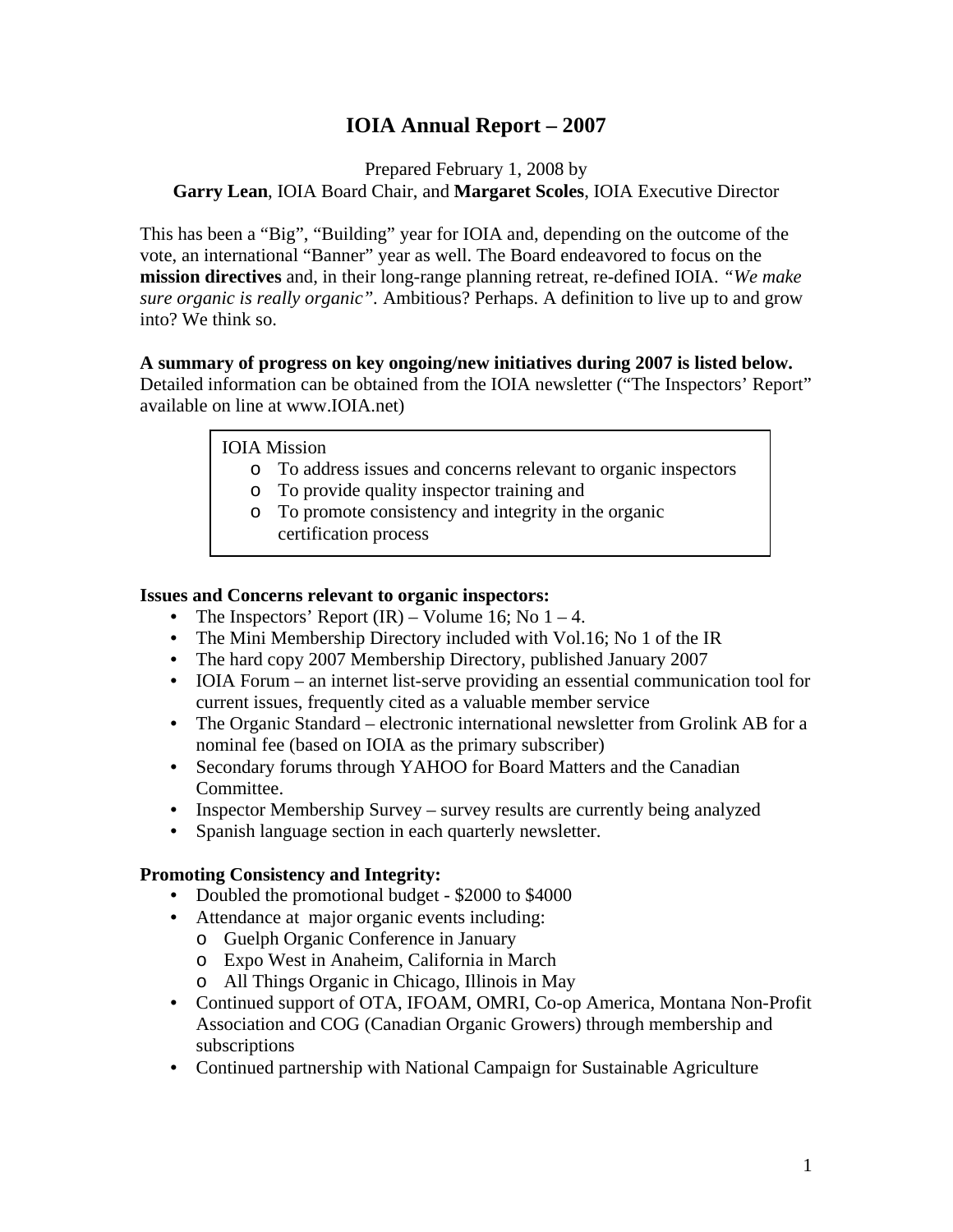• Promoted valid and rigorous inspection of Community Grower Groups (CGGs). When the USDA National Organic Program announced a controversial policy impacting inspection of CGGs, IOIA struck a committee, wrote formally to the NOP, and sponsored a delegation to Washington, DC.

## **Training:**

IOIA sponsored the first-ever conference format advanced training, in conjunction with the AGM in Encinitas. The training provided concurrent and repeated sessions to maximize options for members. It helped increased attendance at the AGM (a new record for attendance).

A new goal was identified by the BOD at their retreat: Launch an **Organic Training Institute**. Repackaging the IOIA training program will diversify training opportunities and create an umbrella for collaborating with other institutions.

The **Basic Crop curriculum** was revised extensively. It is providing a basis for increased training consistency for all Trainings. The **Basic Livestock and Processing Courses** are being built on the same platform – including enhanced participatory and OSP exercises as well as a new grading system that includes value for pre-course assignments, homework and in class exercises. Course Evaluations are showing strong support for the developments and changes that have been implemented.

IOIA sponsors an average of two trainings each month, usually following one of two models. **IOIA-managed trainings** are limited in number (about 5 annually) and are administered out of the head office. **Cosponsor-Managed trainings** continue to increase each year. Cosponsors handle most of the administrative and logistical workload. **IOIAmanaged trainings continue to be the primary revenue source for IOIA.** Spanish language trainings broke another record in 2007 (8 basic trainings and 2 advanced trainings). Revenue from cosponsor-managed trainings is much lower, but they are an important component in IOIA's efforts to achieve our overall mission.

The trainees for basic courses continue to come from all areas of the organic industry. About 25 percent of the participants are 'non-inspectors'. Providing in-house training for certifier staff continues to be a rapid growth area.

Trainings over the past year included:

- **IOIA-Managed Trainings**
	- o California Advanced at the AGM in Encinitas in February
		- First Personal Body Care Products Inspection Training 1 day
		- JOIA/IOIA JAS Training 1 day
	- o Montana Advanced in March
	- o California Basic Processing in February
	- o Ohio Basic Crop and Livestock in April
	- o California Basic Crop (2 concurrent courses) in May
	- o Pennsylvania Basic Crop, Livestock and Processing in November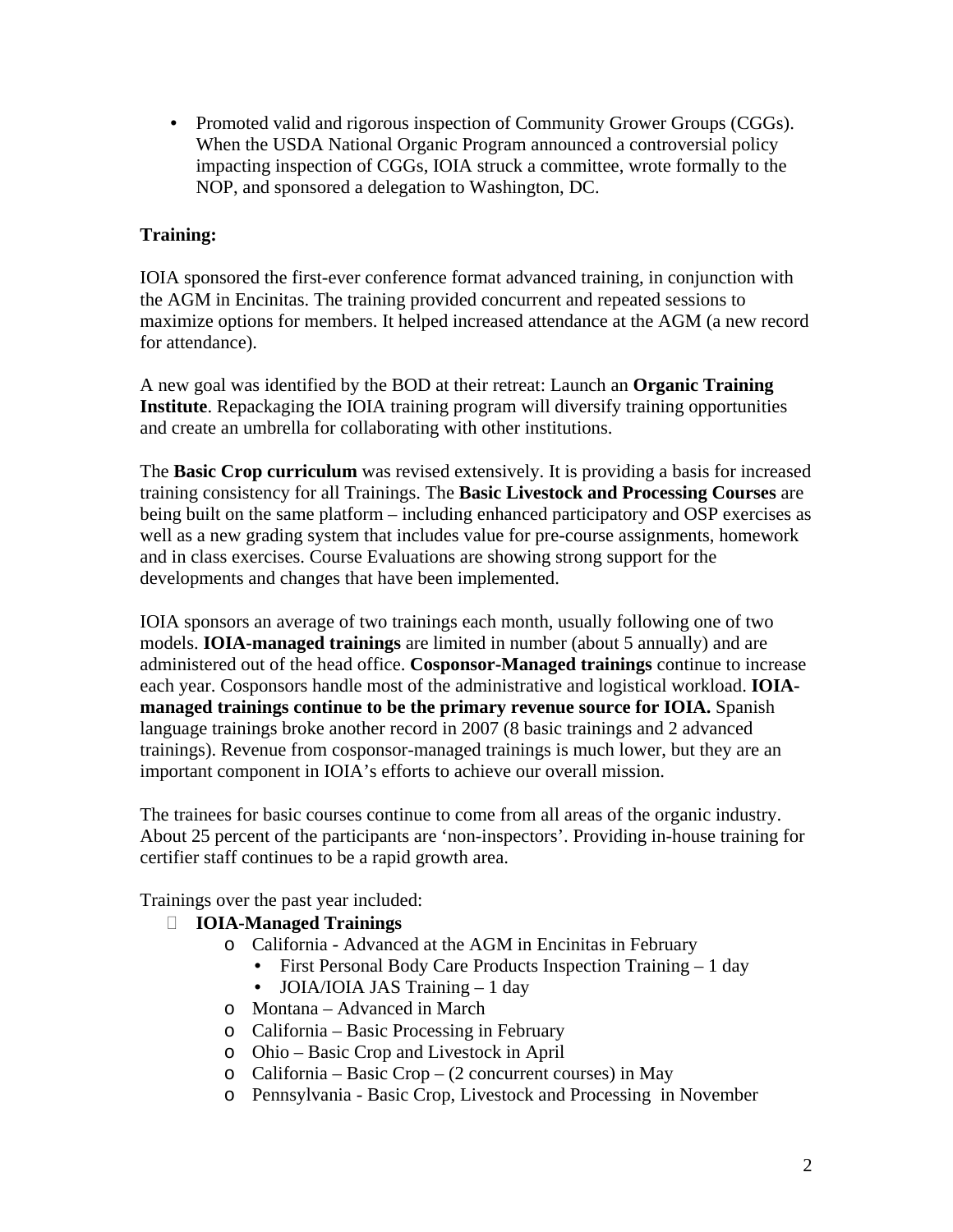o Pennsylvania – Advanced and EU Regulations in November

### **Co-sponsor Managed Trainings**

- o Crop Costa Rica, Ecuador, Dominican Republic, Japan, Jamaica, El Salvador, Korea, Peru, California
- o Livestock Korea
- o Processing Korea, Japan
- o Advanced Costa Rica, El Salvador

## **FINANCES**

The details of the budget will be presented by the Treasurer in The Inspectors' Report and at the AGM. Key aspects include:

- The BOD adopted a Cash Reserve Policy.
- **IOIA had the first full financial audit** according to international accounting principles. Based on the results of this audit, IOIA improved internal controls and the Finance Committee drafted an Audit Policy for IOIA.
- IOIA membership supported IOIA with a fundraising auction associated with the AGM.
- Inspector and Supporting Certification Agency dues were increased.
- IOIA celebrated its largest single donation to date, the gift of our office building.

A balanced budget was presented at the AGM in Encinitas. The Board is pleased to announce that a modest surplus was accomplished, primarily with strong income from IOIA managed trainings.

On the other hand, significant expenditures needed for non-budgeted activities included:

- One-time building acquisition costs associated with taking ownership of the IOIA Office Building in Broadus, MT (finalized in August 2007)
- A four day Board Retreat in Broadus during October with a professional facilitator, Bill Milton
- Continued curriculum development for the Basic Inspector Training Courses

## **STAFF**

Margaret Scoles continues as Executive Director.

### **IOIA is blessed with a support staff of dedicated and talented part-time individuals:**

- Judy Hessong, Membership Services, continues as primary support for membership including scholarship, accreditation, on-line database, and annual Membership Directory.
- Diane Cooner continues as Newsletter Editor, Website Manager, and moderator of the IOIA Forums.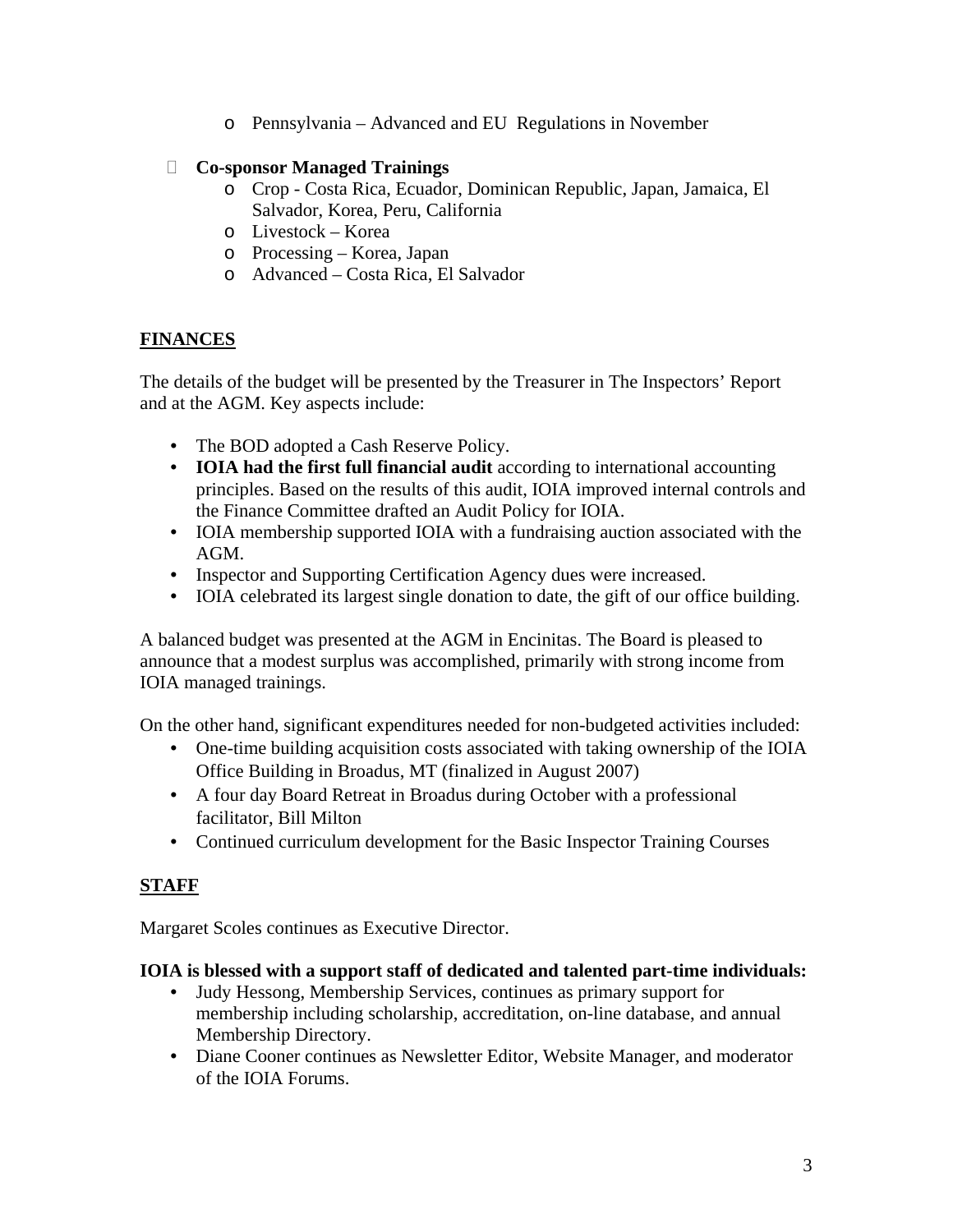- The 2007 year began with a farewell to Lisa Pierce, who served as International Training Manager 2002-2006.
- Sacha Draine stepped in to handle most of the administrative duties for cosponsor-managed trainings, leaving a gap in training support for IOIA-managed trainings.
- Lynell Denson and Ben Brewer stepped in to fill that gap. Ben Brewer left IOIA for a full-time job in May. He continues as Information Transfer (IT) aupport on a limited but much appreciated basis. Lynell remained as Office Assistant.
- Gordon Mulkey took on the maintenance tasks associated with building ownership and helps out with a variety of tasks around the office
- Teri Lindberg started as our bookkeeper in early January 2008.

## **COMMITTEES**

At the 2007 AGM, the membership voted to reduce the size of the BOD to 5 Directors, with the goals of reducing costs and shifting more energy away from the BOD and to the IOIA Committees.

The Board extends a sincere thanks to all of the IOIA members who have volunteered to be part of IOIA committee activity and for their accomplishments over the last year. A brief summary of highlights is listed below (more details are included in The IR Vol.16; No 4).

- **Membership thank you to outgoing chair Sandra Conway and welcome new chair Kelly Monaghan.** 
	- o First member survey in five years. Results summary is printed in IR-Vol.17; No. 1. The full report will be posted in the "Inspectors Only" section of the website in Spring 2008 Response (81 members replied, a 36% response rate) was more than three times the average for this type of survey.
	- o **Nominations Committee**  a full slate of candidates has been prepared for this year's election
- **Scholarship**  Special thanks are due for their efforts in handling a high number of Spanish language applicants.
	- o Awarded the Andrew Rutherford Scholarship and the Organic Community Initiative Scholarship (OCIS) in 2007.
	- o Through member initiative and donations, IOIA established a fund to help defray travel costs for OCIS winners.
- **Bylaws**  responded with three alternatives to the Board proposal for a bylaws amendment to change the name of IOIA to incorporate the word "International". The results from the **vote on name change** will be announced at the AGM.